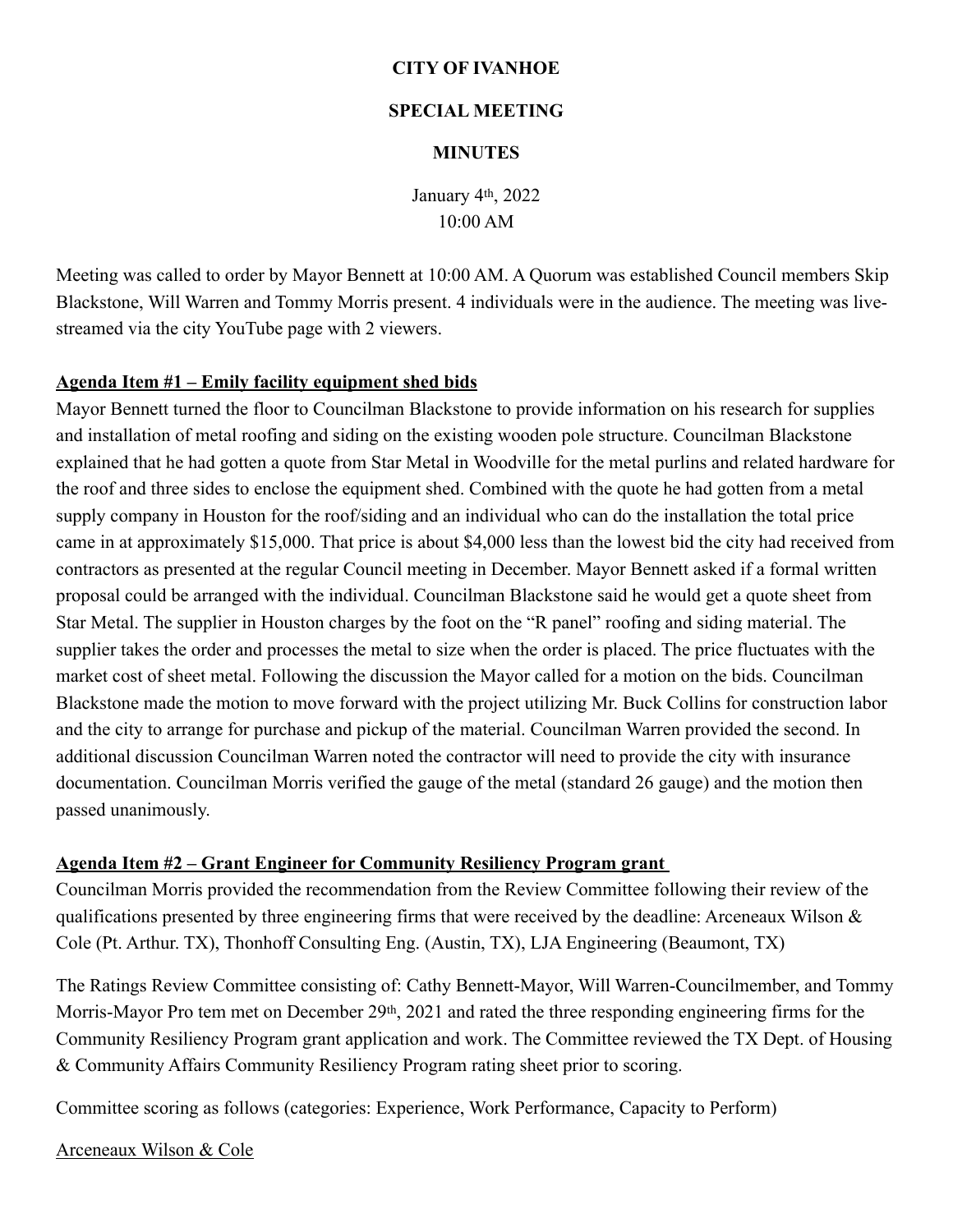## Total: 255 points

## Thonhoff Consulting Eng.

Total: 191 points

# LJA Engineering

Total: 271 points

Based on the scoring criteria, the Ratings Review Committee recommended LJA Engineering to serve as the Engineer for the Community Resiliency Program grant application and work (if awarded).

Following the Review Committees recommendation Councilman Morris made the motion to approve LJA Engineering to provide engineering needed for the grant application and the engineering work if the grant is awarded. Councilman Warren submitted the second and the motion passed unanimously.

# **Agenda item #3 – Real estate acquisition or lease**

Mayor Bennett informed Council that she is still in discussion with the Austins for property needed for the Community Resiliency Program grant multi-purpose facility. A minimum of 4 acres is needed for the facility and adjacent parking. There is also discussion underway relating to ingress/egress to the facility and avoiding land-locking the remaining commercial property on the backside of the facility. Mayor Bennett noted that the agenda item was for information only and no action was taken.

# **Addendum item – Grant writer/administrator for Community Resiliency Program grant**

Mayor Bennett noted that one proposal had been received after the city had published notice and sent email requests to several firms as required by the Community Resiliency Program. Following conversation with the firm that responded it was determined that the city had fulfilled the public notice requirements. Mayor Bennett recommended Council approve Langford Community Management Services to serve as the grant writer/ administrator for the Community Resiliency Program. Councilman Blackstone made the motion to approve Langford Community Management Services with Councilman Warren providing the second and the motion passed unanimously.

# **Agenda Item #4 – Executive session**

No executive session was needed.